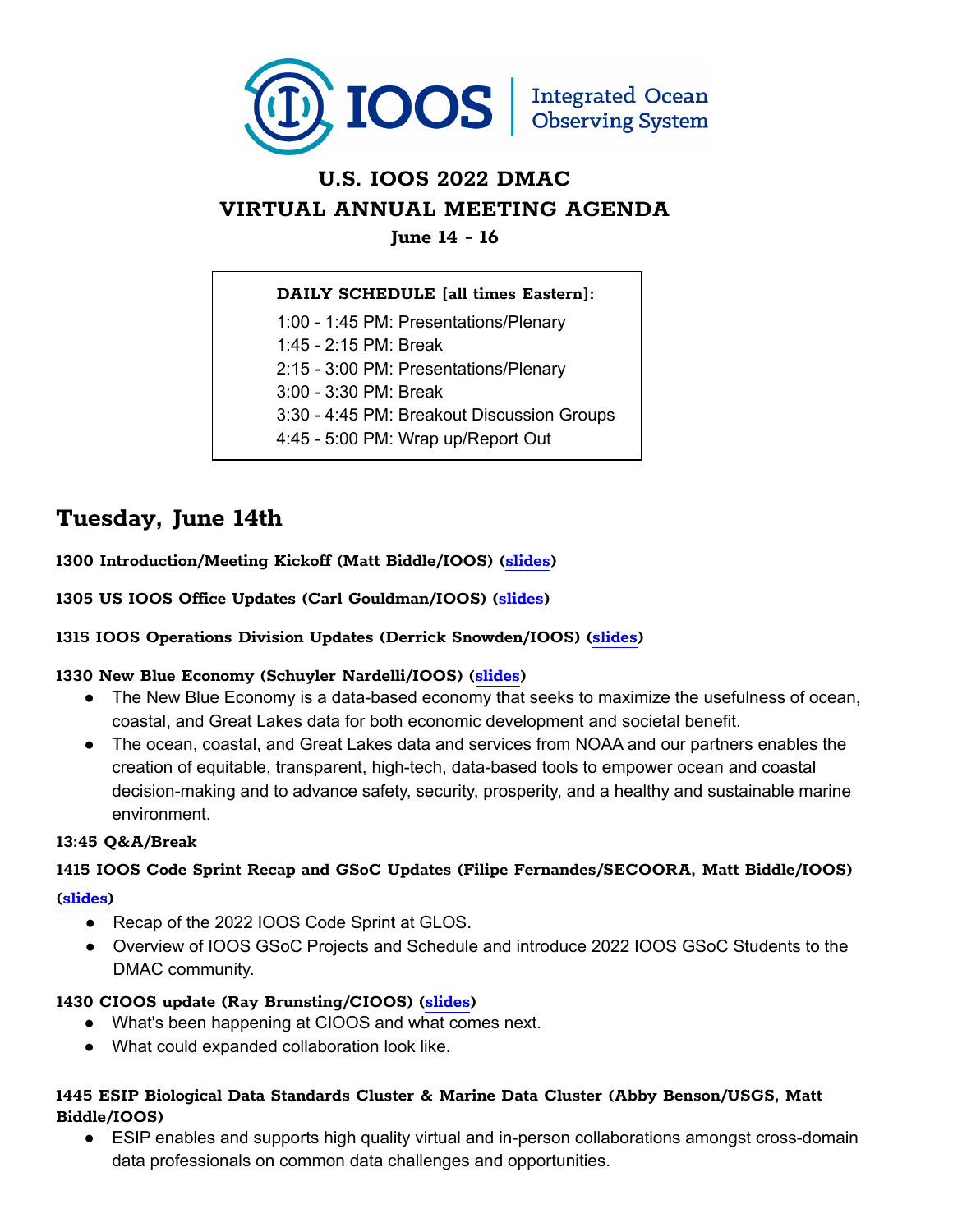- The Biological Data Standards Cluster aims to provide the biological data community in the US with guidance, best practice documentation, training, and community building for biological data standards. [\(slides](https://cdn.ioos.noaa.gov/media/2022/05/Benson_ESIPBioDataStandardsCluster.pptx))
- The goal of the Marine Data Cluster is to bring together ESIP members working with data in the marine geosciences to discuss advancements and challenges in their field, and to build relationships to foster future collaborations. [\(slides\)](https://cdn.ioos.noaa.gov/media/2022/05/MarineDataCluster_2022_DMAC_Intro.pptx)

#### **1500 Q&A/Break**

#### **1530 Breakout Discussions**

| <b>Breakout #1: ERDDAP</b>                | Session Description:                      |
|-------------------------------------------|-------------------------------------------|
|                                           | New Features in ERDDAP                    |
| Leads: Bob Simons, Kevin O'Brien (slides) | Questions (from the audience) and Answers |

#### **1645 Wrap up/Report Out**

**1700 Meeting close**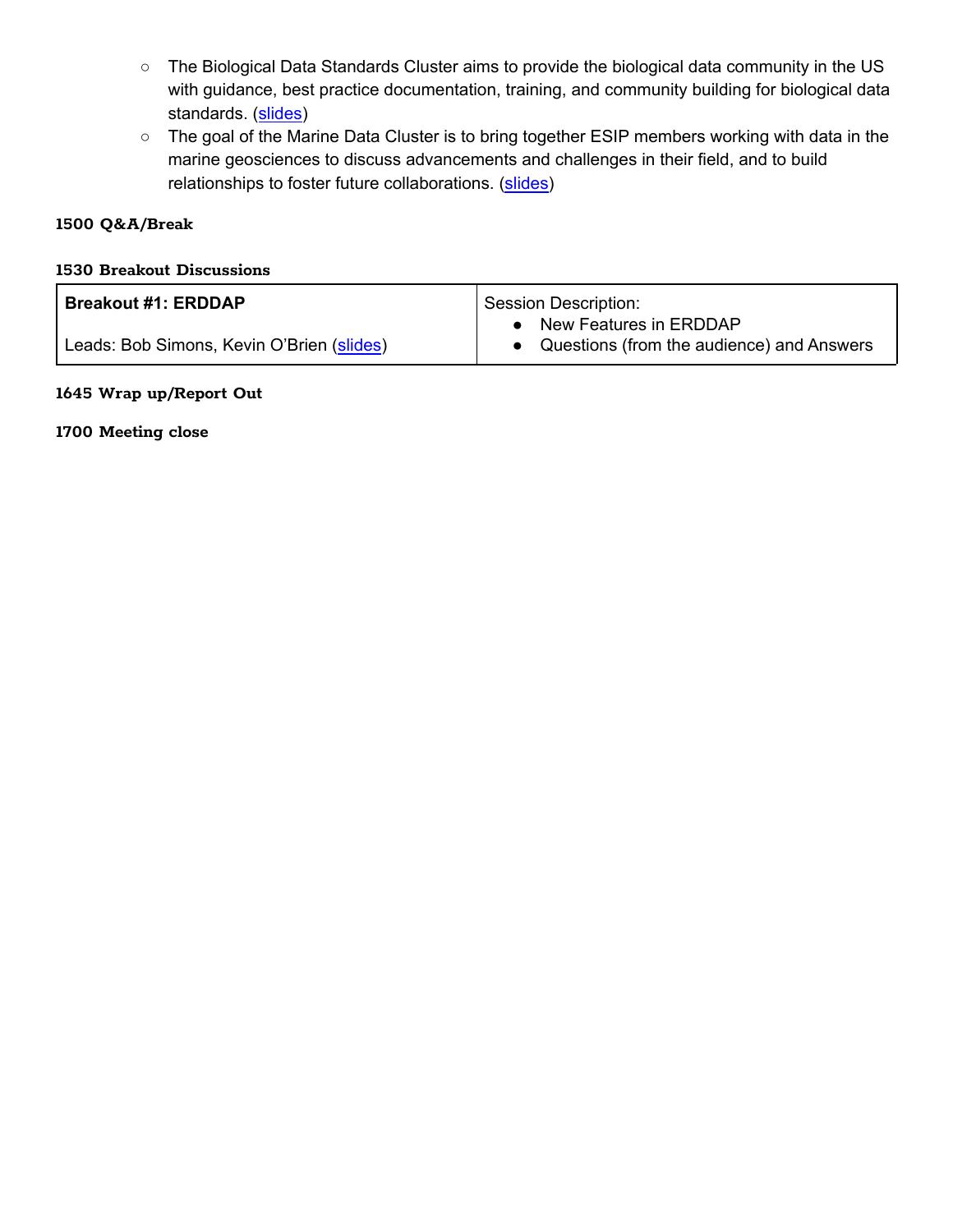### **Wednesday, June 15th**

#### **1300 MBON DMAC updates on eDNA (Kathleen Pitz/MBARI) ([slides\)](https://cdn.ioos.noaa.gov/media/2022/05/IOOS_DMAC_eDNA_kpitz.pptx)**

●

#### **1315 AI Ready Data Standards and Best Practices (Stacie Robinson/NMFS, Douglas Rao/NCEI) (slides)**

- Presenting a community-driven AI-ready data checklist to support future data stewardship and management practices
- Identifying collaboration opportunities with the IOOS community to generate IOOS AI-ready datasets

#### **1330 OTT - CO-OPS Model Data Visualization and Validation (James Doyle/RPS, Matt Iannucci/RPS) ([slides](https://cdn.ioos.noaa.gov/media/2022/05/Iannucci_COOPS_OceansMap.pptx))**

- Using OceansMap to validate model and observation data.
- Improving OceansMap workflows for specific end users.

#### **13:45 Q&A/Break**

#### **1415 DMAC Topic 2 - Reach for the Clouds (Kelly Knee/RPS) [\(slides](https://cdn.ioos.noaa.gov/media/2022/05/Knee_DMAC_Topic2.pdf))**

- Project background, goals, and overview
- Proposed prototypes and progress

#### **1430 DMAC Topic 2 - Passive Acoustic Monitoring Access Network (Carrie Wall Bell/NCEI) [\(slides](https://cdn.ioos.noaa.gov/media/2022/05/IOOS%20DMAC%202022_Wall.pdf))**

- This talk will introduce a new effort called Passive Acoustic Monitoring National Cyberinfrastructure Center (PAMNaCC).
- PAMNaCC will pilot a community focused national cyberinfrastructure capability for passive acoustic monitoring data, technology, and best practices, to promote improved, scalable and sustainable accessibility and applications for management and science.

#### **1445 Connection between community DACs and NCEI products (Matt Grossi/NCEI) ([slide](https://cdn.ioos.noaa.gov/media/2022/05/Grossi-dmac2022-meeting-redacted.pptx)s)**

- NCEI does more than preserve data in an archive. The nation's leading authority on environmental information also creates high-impact science products and services that benefit policy makers, preservation initiatives, research communities, and more across our nation and around the world.
- Community data assembly centers (DACs) provide pathways for moving voluminous data into these products and services. DACs and data providers therefore play integral roles in contributing to these valuable services to our nation.

#### **1500 Q&A/Break**

#### **1530 Breakout Discussions**

| <b>Breakout #1: Archiving Models</b><br>Leads: Felimon Gayanilo, Scott Cross, Douglas<br>Schuster | Session Description: Discussions will be focused on<br>how best to archive models. |
|---------------------------------------------------------------------------------------------------|------------------------------------------------------------------------------------|
| <b>Breakout #2: Cloud Sandbox</b>                                                                 | Session Description: Focus on modeling or more<br>recent discussions around AI/ML. |
| Leads: Patrick Tripp                                                                              |                                                                                    |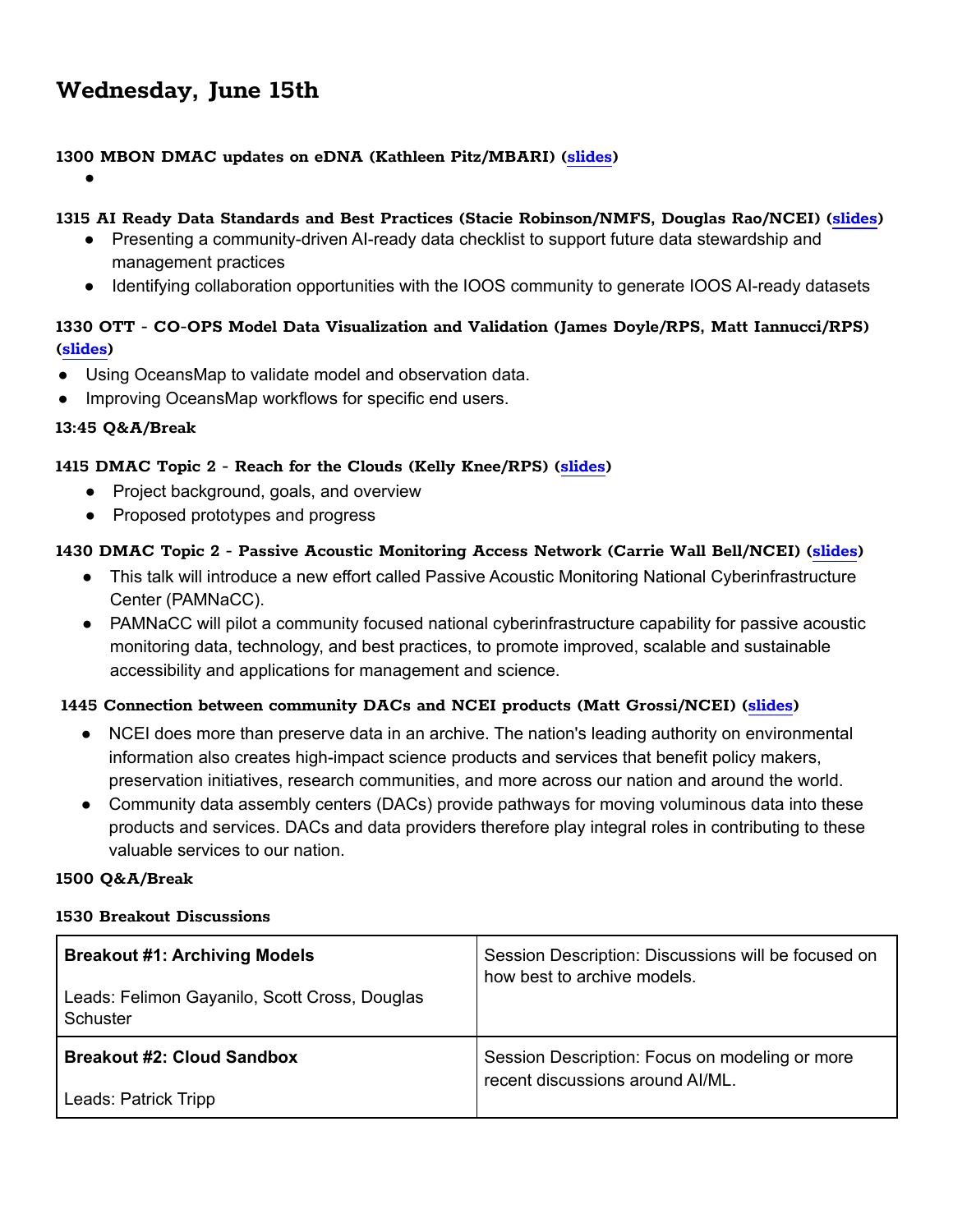**Wrap up/Report Out**

**Meeting close**